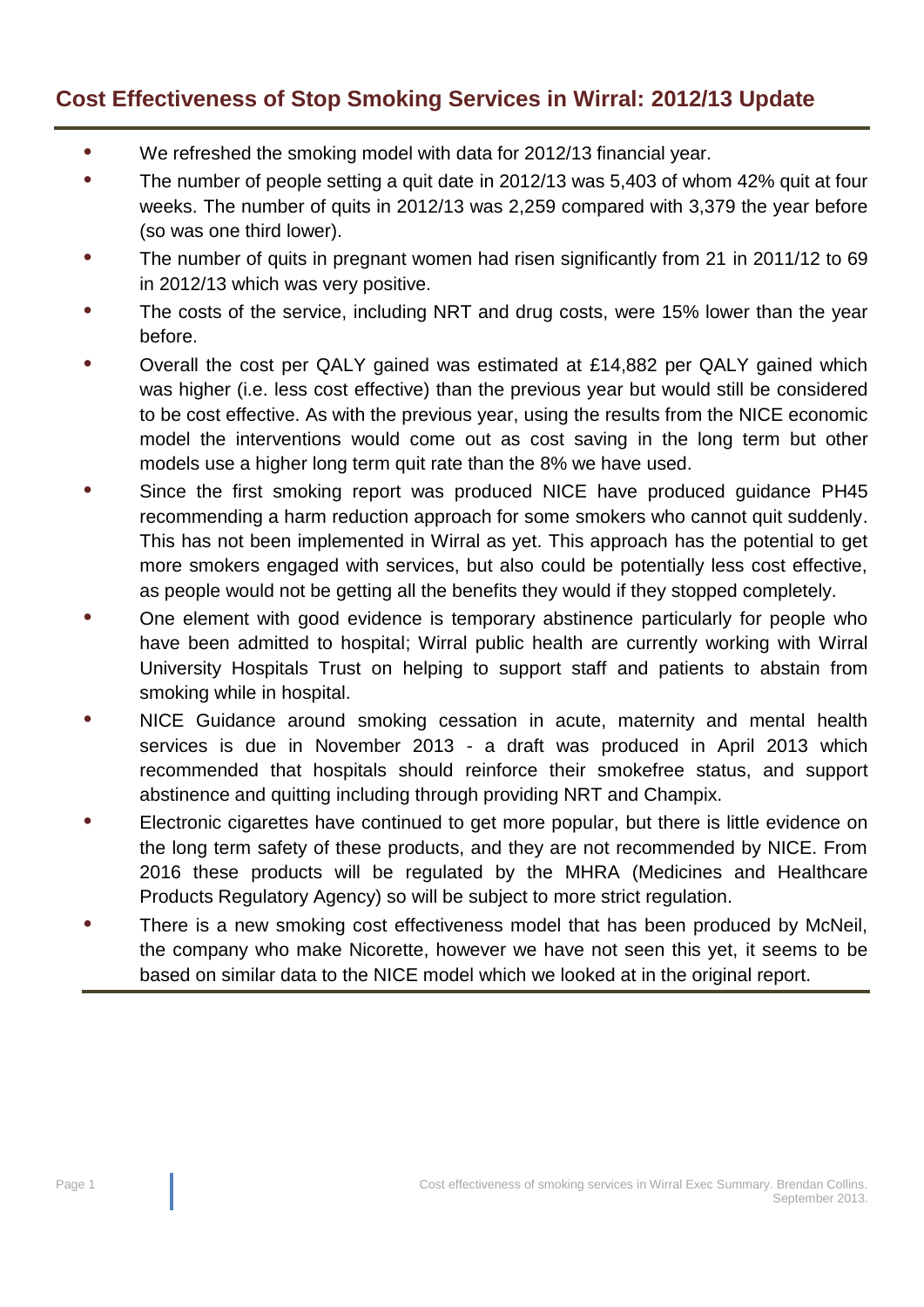## **Background**

- Smoking is the single largest cause of health inequalities in Wirral. Reducing smoking in deprived populations through pricing, national policy measures, changing social norms and supporting people to quit, will significantly reduce health and social inequalities.
- Smoking prevalence in Wirral is 23%, compared to 21% nationally. In deprived areas, prevalence is more like 35%. There is a target to reduce national prevalence to 18.5% by 2015.
- Around 1 in 8 pregnant women in Wirral were still smoking at the time of delivery in 2011 (13.2%). There is a national target to reduce smoking in pregnancy to 11% or less by 2015.
- The cost of smoking to the Wirral economy was estimated to be £95m in 2012. It is estimated that Wirral smokers paid c. £78million in duty on cigarettes over the same period, so it is a myth that smokers pay for the consequences of their habit (and this is also true nationally).
- Economic modelling was used to estimate the impact of Public Health funded smoking cessation activity on health & economic outcomes for the financial year 2011/12 and 2012/13.
- The model showed that in the long term, smoking cessation activity would reduce disease prevalence, save the NHS money and increase life expectancy.
- Wirral spent just over £2.2million on stop smoking and tobacco control in 11/12 and £1.76million in 12/13 (not including all management, evaluation, environmental health and trading standards costs).
- The overall cost of Wirral smoking cessation services per **QALY [\(quality adjusted life year\)](http://www.nice.org.uk/newsroom/features/measuringeffectivenessandcosteffectivenesstheqaly.jsp)** gained was £11,590 in 2011/12 and £14,882 in 2012/13. This figure is higher than other (published) smoking cessation services in the UK, but is still cost effective. NICE regard any prevention/ public health activities which result in a cost per QALY of £20,000 or less as a good use of resources.
- Using Wirral data, the **[NICE Return on Investment Tool](http://www.nice.org.uk/usingguidance/implementationtools/returnoninvesment/TobaccoROITool.jsp)** predicts that over the lifetime (of those using smoking cessation services), interventions could produce a saving for the health sector.
- Triangulating this data with results from a **[Value for Money tool](http://www.thensmc.com/resources/vfm)** showed that smoking and tobacco control activity produce cost savings for local authorities and associated services (e.g Fire Service) through reduced need for social care, reduced litter and fewer fires.
- The Social Value Act (2012) requires public bodies to consider Social Return on Investment (SROI), which is the benefit generated to society, when they commission services. The SROI (Social Return on Investment) Ratio for smoking cessation in 2011/12 was between £1.71 and £2.43 for each £1 spent.
- The potential impacts of smoking cessation across the life course were outlined in the **[Marmot](http://www.instituteofhealthequity.org/projects/fair-society-healthy-lives-the-marmot-review)  [review 'Fair Society, Healthy Lives'](http://www.instituteofhealthequity.org/projects/fair-society-healthy-lives-the-marmot-review)** and included improvements in:
	- **Child development:** Sudden Infant Death Syndrome (SIDS) and other childhood illnesses such as asthma and otitis media (glue ear) are associated with parental smoking. Children of smokers are more likely to smoke themselves, so parents quitting smoking breaks that link as well as providing immediate benefits to their child's health.
	- **Schooling:** Children of smokers are more likely to miss school through sickness and can teenagers who leaving school premises to smoke create an extra burden on teacher time, reducing smoking prevalence would help. Nine out of ten of smokers start before the age of 18.
	- **Employment:** Smoking interventions benefit employers and employees through improyed productivity, reduced absenteeism caused by smoking related diseases and reduced fire risk.
	- **Income and benefits**: Smoking affects people's income due to money spent on cigarettes and lost income (smokers are more likely to be ill and off work). Up to 15% of the disposable income of smokers is spent on tobacco, so helping people to quit will ease financial pressures.